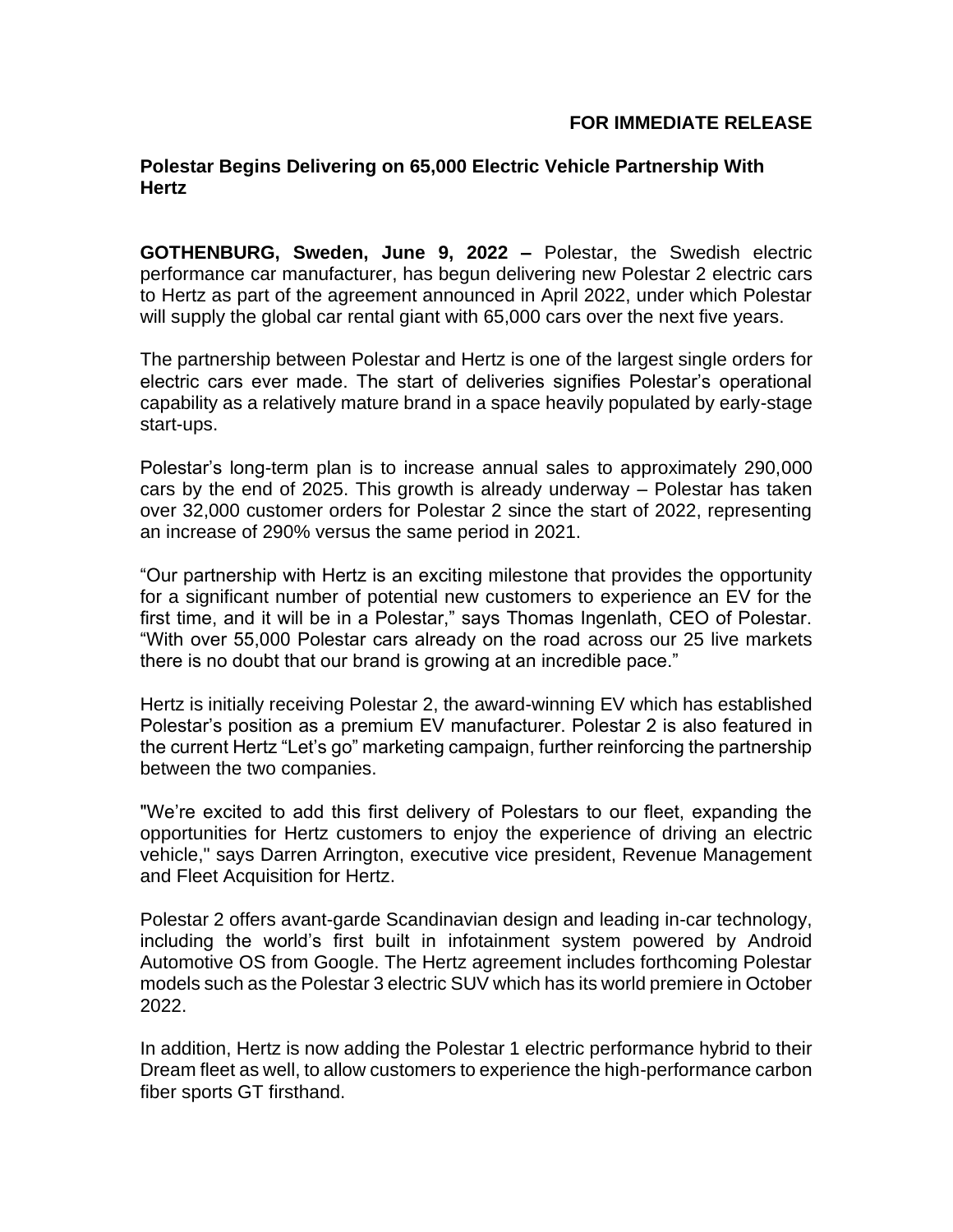Polestar intends to list on the Nasdaq in a proposed business combination with Gores Guggenheim, Inc. (Nasdaq: GGPI, GGPIW, and GGPIU), which is expected to close in June 2022.

### **About Polestar**

Polestar was established as a new, standalone Swedish premium electric vehicle manufacturer in 2017. Founded by Volvo Car AB (publ) (together with its subsidiaries, "Volvo Cars") and Zhejiang Geely Holding Group Co., Ltd ("Geely"), Polestar enjoys specific technological and engineering synergies with Volvo Cars and benefits from significant economies of scale as a result.

Polestar is headquartered in Gothenburg, Sweden, and its vehicles are currently available and on the road in markets across Europe, North America, China and Asia Pacific. By 2023, the company plans that its cars will be available in an aggregate of 30 markets. Polestar cars are currently manufactured in two facilities in China, with additional future manufacturing planned in the USA.

In September 2021, Polestar announced its intention to list as a public company on the Nasdaq in a business combination agreement with Gores Guggenheim, Inc. Full information on this definitive agreement can be found [here.](https://media.polestar.com/global/en/media/pressreleases/638625)

Polestar has produced two electric performance cars. The Polestar 1 was built between 2019 and 2021 as a low-volume electric performance hybrid GT with a carbon fiber body, 609 hp, 1,000 Nm and an electric-only range of 124 km (WLTP) – the longest of any hybrid car in the world.

The Polestar 2 electric performance fastback is the company's first fully electric, high volume car. The Polestar 2 model range includes three variants with a combination of long- and standard range batteries as large as 78 kWh, and dual- and single-motor powertrains with as much as 300 kW / 408 hp and 660 Nm.

From 2022, Polestar plans to launch one new electric vehicle per year, starting with Polestar 3 – the company's first electric performance SUV. Polestar 4 is expected to follow in 2023, a smaller electric performance SUV coupe.

In 2024, the Polestar 5 electric performance 4-door GT is planned to be launched as the production evolution of Polestar Precept – the manifesto concept car that Polestar released in 2020 that showcases the brand's future vision in terms of design, technology, and sustainability. As the company seeks to reduce its climate impact with every new model, Polestar aims to produce a truly climate-neutral car by 2030.

In early March 2022, Polestar revealed its second concept car, the Polestar  $O<sub>2</sub>$  electric performance roadster. Polestar  $O<sub>2</sub>$  builds on the design, technology and sustainability ambitions laid out by Precept and showcases the brand's vision for future sports cars. The hard-top convertible presents an evolution of the unique design language first shown by Precept and emphasizes a dynamic driving experience. The concept further develops the focus on sustainability and technology, aiming towards greater circularity.

### **About Gores Guggenheim, Inc.**

Gores Guggenheim, Inc. (Nasdaq: GGPI, GGPIW, and GGPIU) is a special purpose acquisition company sponsored by an affiliate of The Gores Group, LLC, founded by Alec Gores, and by an affiliate of Guggenheim Capital, LLC. Gores Guggenheim completed its initial public offering in April 2021, raising approximately USD 800 million in cash proceeds for the purpose of effecting a merger, capital stock exchange, asset acquisition, stock purchase, reorganization or similar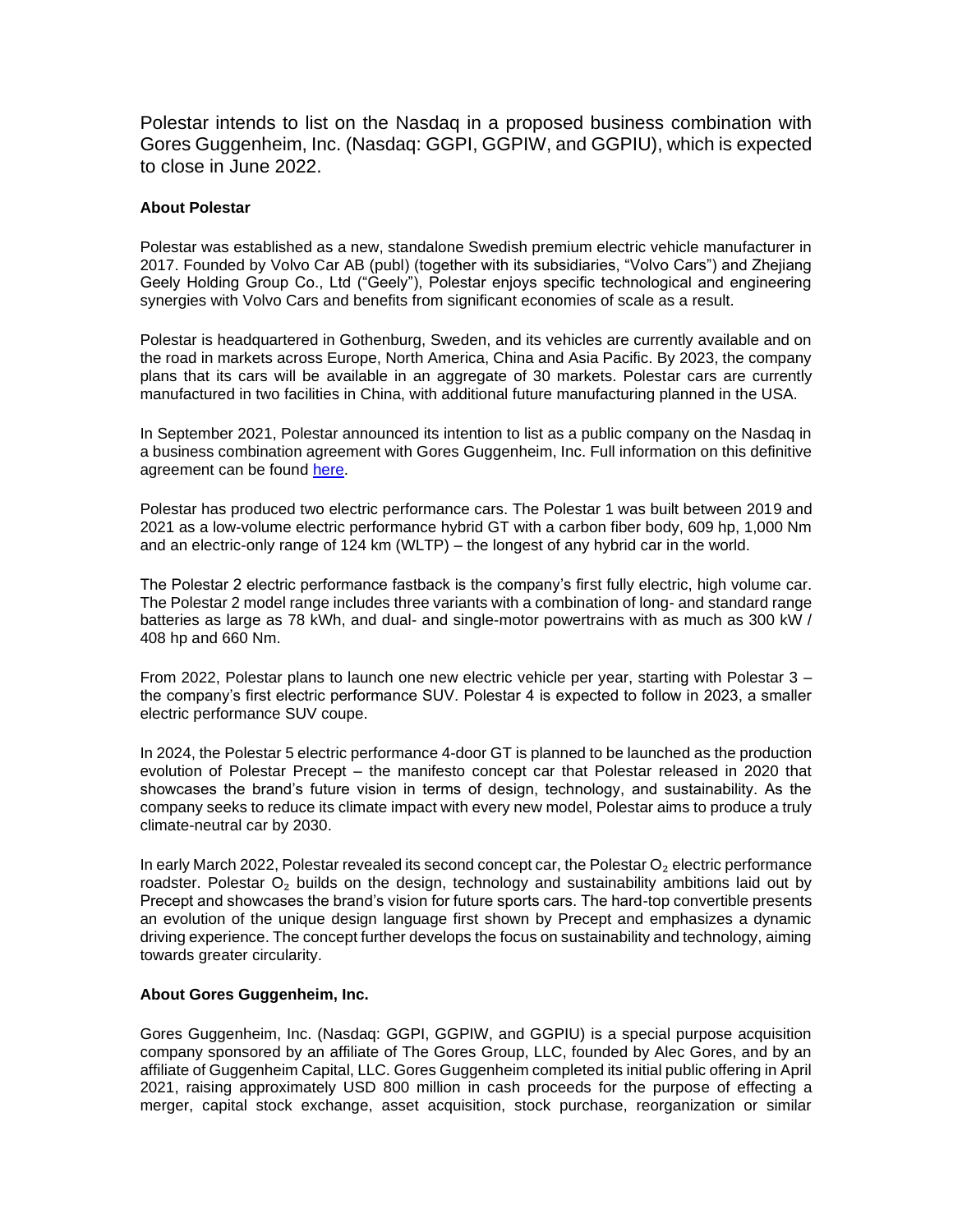business combination with one or more businesses. Gores Guggenheim's strategy is to identify and complete business combinations with market leading companies with strong equity stories that will benefit from the growth capital of the public equity markets and be enhanced by the experience and expertise of Gores' and Guggenheim's long history and track record of investing in and operating businesses.

# **Forward-Looking Statements**

Certain statements in this press release ("Press Release") may be considered "forward-looking statements" as defined in the Private Securities Litigation Reform Act of 1995. Forward-looking statements generally relate to future events or the future financial or operating performance of Gores Guggenheim, Inc. ("Gores Guggenheim"), Polestar Performance AB and/or its affiliates (the "Company") and Polestar Automotive Holding UK PLC ("ListCo"). For example, projections of future Adjusted EBITDA or revenue and other metrics are forward-looking statements. In some cases, you can identify forward-looking statements by terminology such as "may", "should", "expect", "intend", "will", "estimate", "anticipate", "believe", "predict", "potential", "forecast", "plan", "seek", "future", "propose" or "continue", or the negatives of these terms or variations of them or similar terminology. Such forward-looking statements are subject to risks, uncertainties, and other factors which could cause actual results to differ materially from those expressed or implied by such forward looking statements.

These forward-looking statements are based upon estimates and assumptions that, while considered reasonable by Gores Guggenheim and its management, and the Company and its management, as the case may be, are inherently uncertain. Factors that may cause actual results to differ materially from current expectations include, but are not limited to: (1) the occurrence of any event, change or other circumstances that could give rise to the termination of definitive agreements with respect to the proposed business combination between the Company and Gores Guggenheim (the "Business Combination"); (2) the outcome of any legal proceedings that may be instituted against Gores Guggenheim, the combined company or others following the announcement of the Business Combination and any definitive agreements with respect thereto; (3) the inability to complete the Business Combination due to the failure to obtain approval of the stockholders of Gores Guggenheim, to obtain financing to complete the Business Combination or to satisfy other conditions to closing; (4) changes to the proposed structure of the Business Combination that may be required or appropriate as a result of applicable laws or regulations or as a condition to obtaining regulatory approval of the Business Combination; (5) the ability to meet stock exchange listing standards following the consummation of the Business Combination; (6) the risk that the Business Combination disrupts current plans and operations of the Company as a result of the announcement and consummation of the Business Combination; (7) the ability to recognize the anticipated benefits of the Business Combination, which may be affected by, among other things, competition, the ability of the combined company to grow and manage growth profitably, maintain relationships with customers and suppliers and retain its management and key employees; (8) costs related to the Business Combination; (9) risks associated with changes in applicable laws or regulations and the Company's international operations; (10) the possibility that the Company or the combined company may be adversely affected by other economic, business, and/or competitive factors; (11) the Company's estimates of expenses and profitability; (12) the Company's ability to maintain agreements or partnerships with its strategic partners Volvo Cars and Geely and to develop new agreements or partnerships; (13) the Company's ability to maintain relationships with its existing suppliers and strategic partners, and source new suppliers for its critical components, and to complete building out its supply chain, while effectively managing the risks due to such relationships; (14) the Company's reliance on its partnerships with vehicle charging networks to provide charging solutions for its vehicles and its strategic partners for servicing its vehicles and their integrated software; (15) the Company's ability to establish its brand and capture additional market share, and the risks associated with negative press or reputational harm, including from lithium-ion battery cells catching fire or venting smoke; (16) delays in the design, manufacture, launch and financing of the Company's vehicles and the Company's reliance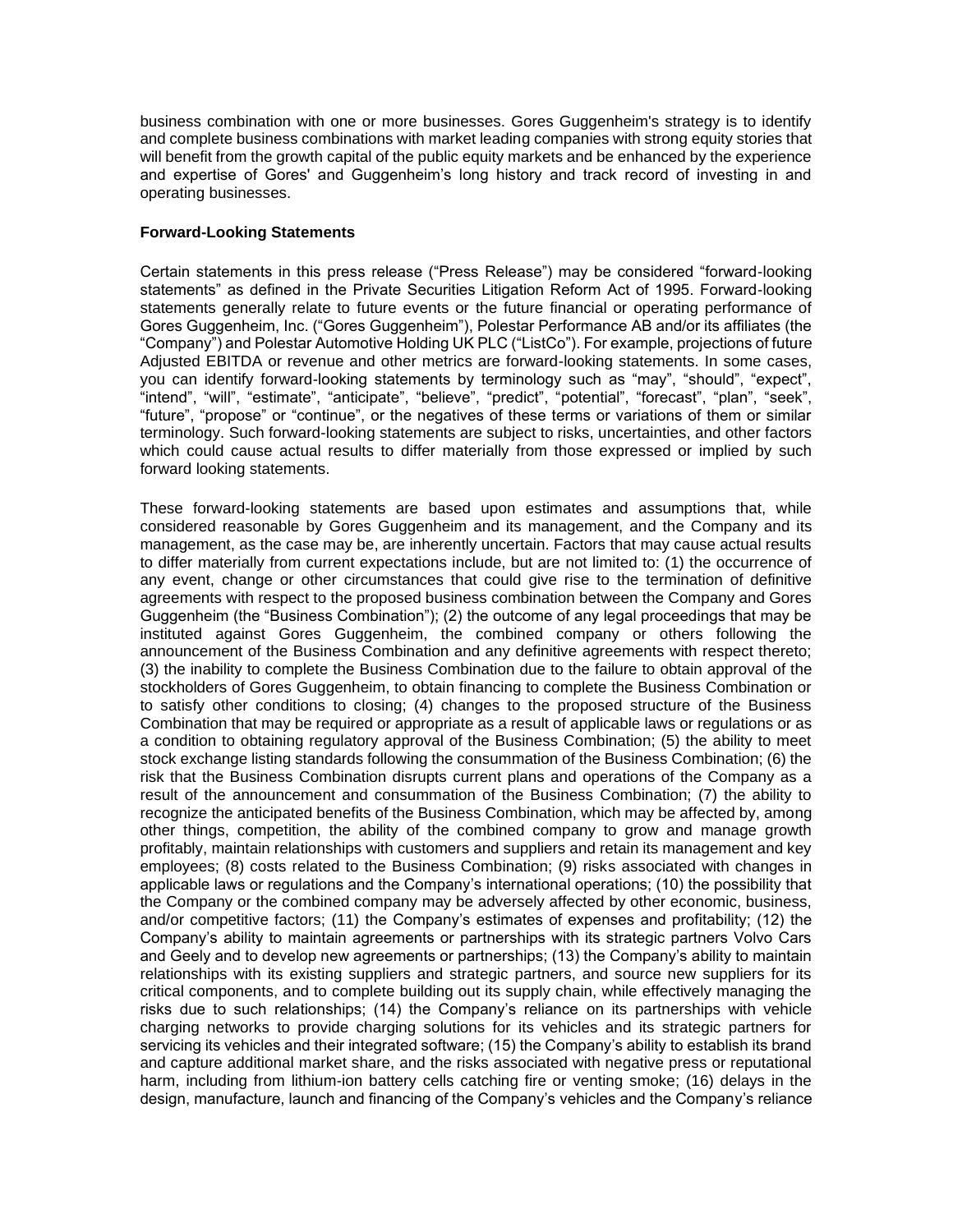on a limited number of vehicle models to generate revenues; (17) the Company's ability to continuously and rapidly innovate, develop and market new products; (18) risks related to future market adoption of the Company's offerings; (19) increases in costs, disruption of supply or shortage of materials, in particular for lithium-ion cells or semiconductors; (20) the Company's reliance on its partners to manufacture vehicles at a high volume, some of which have limited experience in producing electric vehicles, and on the allocation of sufficient production capacity to the Company by its partners in order for the Company to be able to increase its vehicle production capacities; (21) risks related to the Company's distribution model; (22) the effects of competition and the high barriers to entry in the automotive industry, and the pace and depth of electric vehicle adoption generally on the Company's future business; (23) changes in regulatory requirements, governmental incentives and fuel and energy prices; (24) the impact of the global COVID-19 pandemic, inflation, interest rate changes, the ongoing conflict between Ukraine and Russia, supply chain disruptions and logistical constraints on Gores Guggenheim, the Company, the Company's post business combination's projected results of operations, financial performance or other financial metrics, or on any of the foregoing risks; and (25) other risks and uncertainties set forth in the section entitled "Risk Factors" and "Cautionary Note Regarding Forward-Looking Statements" in Gores Guggenheim's final prospectus relating to its initial public offering (File No. 333-253338) declared effective by the SEC on March 22, 2021, and other documents filed, or to be filed, with the SEC by Gores Guggenheim or ListCo, including the Definitive Proxy Statement. There may be additional risks that neither Gores Guggenheim, the Company nor ListCo presently know or that Gores Guggenheim, the Company or ListCo currently believe are immaterial that could also cause actual results to differ from those contained in the forward-looking statements.

Nothing in this Press Release should be regarded as a representation by any person that the forward-looking statements set forth herein will be achieved or that any of the contemplated results of such forward-looking statements will be achieved. You should not place undue reliance on forward-looking statements, which speak only as of the date they are made. Neither Gores Guggenheim, the Company nor ListCo undertakes any duty to update these forward-looking statements.

# **Additional Information**

In connection with the Business Combination, (a) ListCo has filed with the SEC a registration statement on Form F-4 containing a proxy statement of the Gores Guggenheim and a prospectus, which the SEC declared effective on May 25, 2022 and (b) Gores Guggenheim has filed a definitive proxy statement relating to the Business Combination (the "Definitive Proxy Statement") and has mailed the Definitive Proxy Statement and other relevant materials to its stockholders and warrant holders, each as of May 18, 2022, the record date established for voting on the Business Combination and the other matters to be voted upon at the Special Meeting and Warrant Holder Meeting. The Definitive Proxy Statement contains important information about the Business Combination and the other matters to be voted upon at the meetings of Gores Guggenheim's stockholders and warrant holders. This press release does not contain all the information that should be considered concerning the Business Combination and is not intended to form the basis of any investment decision or any other decision in respect of the Business Combination. Before making any voting or other investment decisions, securityholders of Gores Guggenheim and other interested persons are advised to read the Definitive Proxy Statement and other documents filed or to be filed in connection with the Business Combination, as these materials will contain important information about Gores Guggenheim, Polestar, ListCo and the Business Combination. Stockholders will also be able to obtain copies of the Definitive Proxy Statement and other documents filed with the SEC, without charge, once available, at the SEC's website at www.sec.gov, or by directing a request to: Gores Guggenheim, Inc., 6260 Lookout Rd., Boulder, CO 80301, attention: Jennifer Kwon Chou.

INVESTMENT IN ANY SECURITIES DESCRIBED HEREIN HAS NOT BEEN APPROVED OR DISAPPROVED BY THE SEC OR ANY OTHER REGULATORY AUTHORITY NOR HAS ANY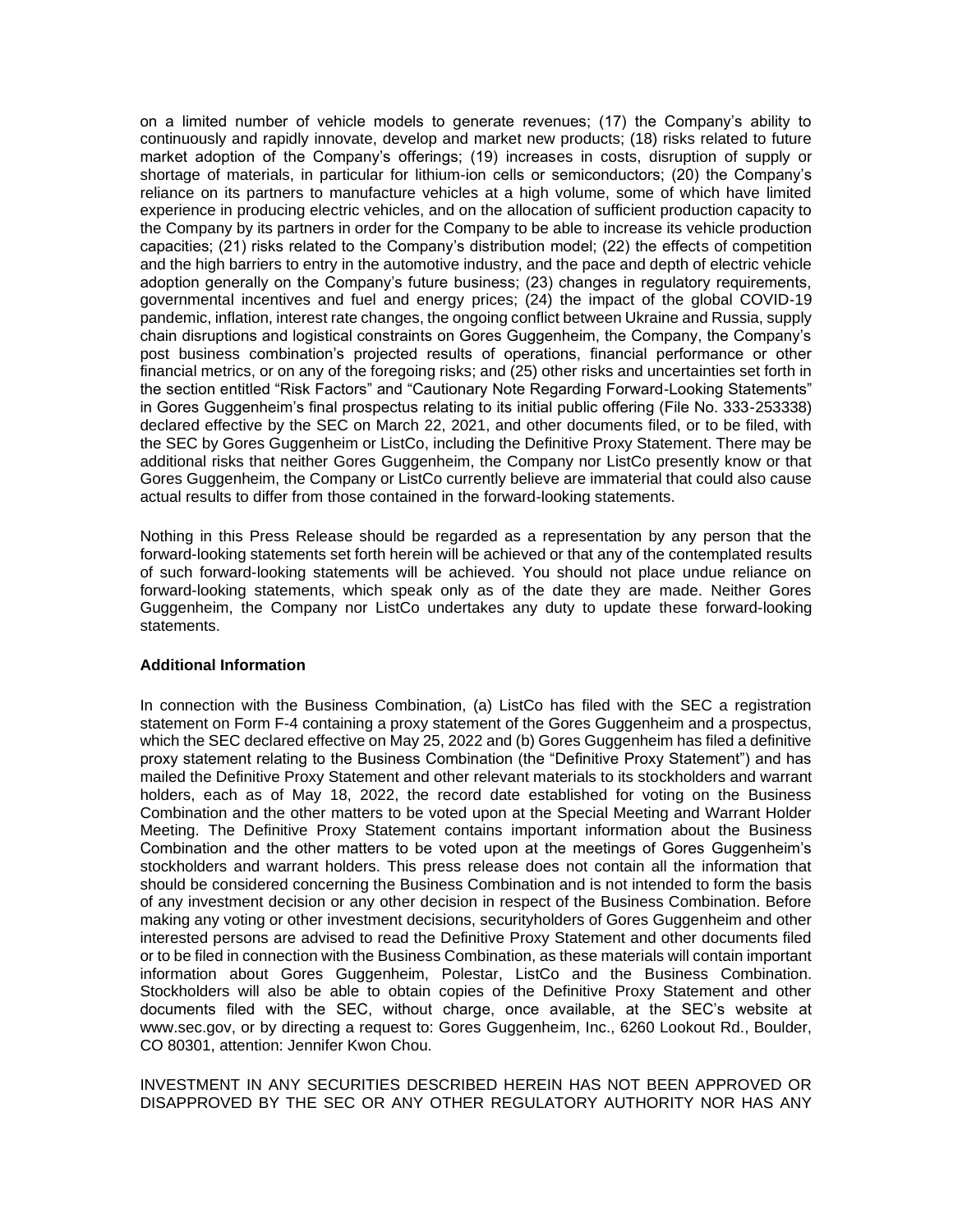AUTHORITY PASSED UPON OR ENDORSED THE MERITS OF THE OFFERING OR THE ACCURACY OR ADEQUACY OF THE INFORMATION CONTAINED HEREIN. ANY REPRESENTATION TO THE CONTRARY IS A CRIMINAL OFFENSE.

# **Participants in the Solicitation**

Gores Guggenheim and certain of its directors and executive officers may be deemed participants in the solicitation of proxies from Gores Guggenheim's stockholders with respect to the Business Combination. A list of the names of those directors and executive officers and a description of their interests in Gores Guggenheim is set forth in Gores Guggenheim's filings with the SEC (including Gores Guggenheim's final prospectus related to its initial public offering (File No. 333-253338) declared effective by the SEC on March 22, 2021), and are available free of charge at the SEC's website atwww.sec.gov, or by directing a request to Gores Guggenheim, Inc., 6260 Lookout Rd., Boulder, CO 80301, attention: Jennifer Kwon Chou. Additional information regarding the interests of such participants is contained in the Definitive Proxy Statement.

The Company and ListCo, and certain of their directors and executive officers may also be deemed to be participants in the solicitation of proxies from the stockholders of Gores Guggenheim in connection with the Business Combination. A list of the names of such directors and executive officers and information regarding their interests in the Business Combination is included in the Definitive Proxy Statement.

### **No Offer and Non-Solicitation**

This Press Release is not a proxy statement or solicitation of a proxy, consent or authorization with respect to any securities or in respect of the potential transaction and shall not constitute an offer to sell or a solicitation of an offer to buy the securities of Gores Guggenheim, the Company or ListCo, nor shall there be any sale of any such securities in any state or jurisdiction in which such offer, solicitation, or sale would be unlawful prior to registration or qualification under the securities laws of such state or jurisdiction. No offer of securities shall be made except by means of a prospectus meeting the requirements of the Securities Act of 1933, as amended.

#### **Contacts**

For inquiries regarding Polestar:

Bojana Flint Polestar (Investor Relations) [bojana.flint@polestar.com](mailto:bojana.flint@polestar.com)

Jonathan Goodman Polestar [jonathan.goodman@polestar.com](mailto:jonathan.goodman@polestar.com)

Andrew Lytheer Polestar [andrew.lytheer@polestar.com](mailto:andrew.lytheer@polestar.com)

John Paolo Canton Polestar [jp.canton@polestar.com](mailto:jp.canton@polestar.com)

For inquiries regarding The Gores Group and affiliates:

Jennifer Kwon Chou Managing Director